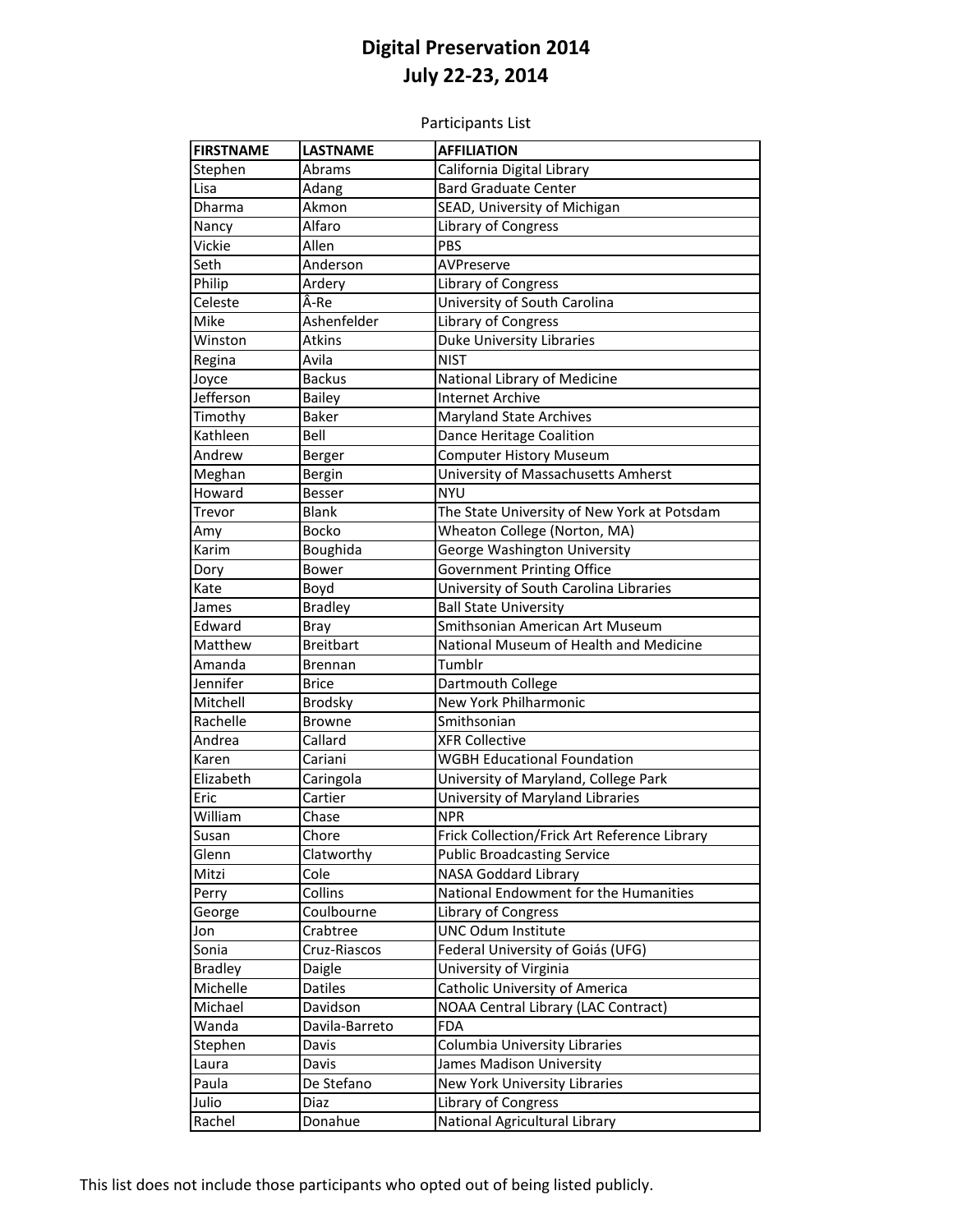Participants List

| <b>FIRSTNAME</b> | <b>LASTNAME</b> | <b>AFFILIATION</b>                                  |
|------------------|-----------------|-----------------------------------------------------|
| William          | Donovan         | <b>Boston College</b>                               |
| Robert           | Downs           | CIESIN, Columbia University                         |
| John             | Doyle           | National Library of Medicine                        |
| Virginia         | Dressler        | Kent State University                               |
| <b>Beth</b>      | Dulabahn        | Library of Congress                                 |
| Sumitra          | Duncan          | New York Art Resources Consortium (NYARC)           |
| Stanley          | Elswick         | <b>NOAA Central Library</b>                         |
| Danielle         | Emerling        | University of Delaware Library                      |
| Erin             | Engle           | Library of Congress                                 |
| Stacey           | Erdman          | Northern Illinois University                        |
| Dragan           | Espenschied     | Rhizome                                             |
| Mark             | Evans           | <b>History Associates</b>                           |
| Douglas          | Eyman           | George Mason University                             |
| Ixchel           | Faniel          | <b>OCLC Research</b>                                |
| John             | Faundeen        | U.S. Geological Survey                              |
| Julia            | Fernandez       | Library of Congress                                 |
| Riccardo         | Ferrante        | Smithsonian Institution                             |
| Jennifer         | Ferretti        | Smithsonian Channel                                 |
| Ben              | Fino-Radin      | MoMA                                                |
| Carl             | Fleischhauer    | Library of Congress                                 |
| <b>Brenda</b>    | Ford            | <b>Library of Congress</b>                          |
| Walter           | Forsberg        | Smithsonian, NMAAHC                                 |
| Rebecca          | Fraimow         | Dance Heritage Coalition                            |
| Rachel           | Frick           | CLIR/ Digital Library Federation                    |
| Gavin            | Frome           | Library of Congress                                 |
| Sarah            | Fuller          | <b>Institute of Museum and Library Services</b>     |
| Michelle         | Gallinger       | Library of Congress                                 |
| Sarah            | Ganderup        | Smithsonian Institution, National Anthropological / |
| Nadina           | Gardner         | National Endowment for the Humanities               |
| Chad             | Garrett         | University of Arkansas at Little Rock               |
| Martin           | Gengenbach      | Gates Archive                                       |
| Laura            | Gentry          | Wayne State University                              |
| Joseph           | Giffin          | <b>State Archives of North Carolina</b>             |
| Savannah         | Gignac          | Niels Bohr Library & Archives                       |
| Daniel           | Gillean         | Artefactual Systems Inc.                            |
| Andrea           | Goethals        | Harvard Library                                     |
| Gloria           | Gonzalez        | <b>UCLA Library Special Collections</b>             |
| Spencer          | Goodwin         | University of Pittsburgh                            |
| Jane             | Gorjevsky       | <b>Columbia University RBML</b>                     |
| Laura            | Graham          | Library of Congress                                 |
| Elizabeth        | Griffin         | Dominion Astrophysical Observatory, Canada          |
| Jason            | Groth           | North Carolina State University Libraries           |
| Abbie            | Grotke          | Library of Congress                                 |
| Rebecca          | Guenther        | Library of Congress                                 |
| Emily            | Guth            | Smithsonian American Art Museum                     |
| Kat              | Hagedorn        | University of Michigan                              |
| Caitlin          | Hammer          | Library of Congress                                 |
| Maureen          | Harlow          | <b>PBS</b>                                          |
| Cathy            | Hartman         | University of North Texas                           |
| Kevin            | Hawkins         | University of North Texas                           |
| <b>Brandon</b>   | Hirsch          | Center for Legislative Archives, NARA               |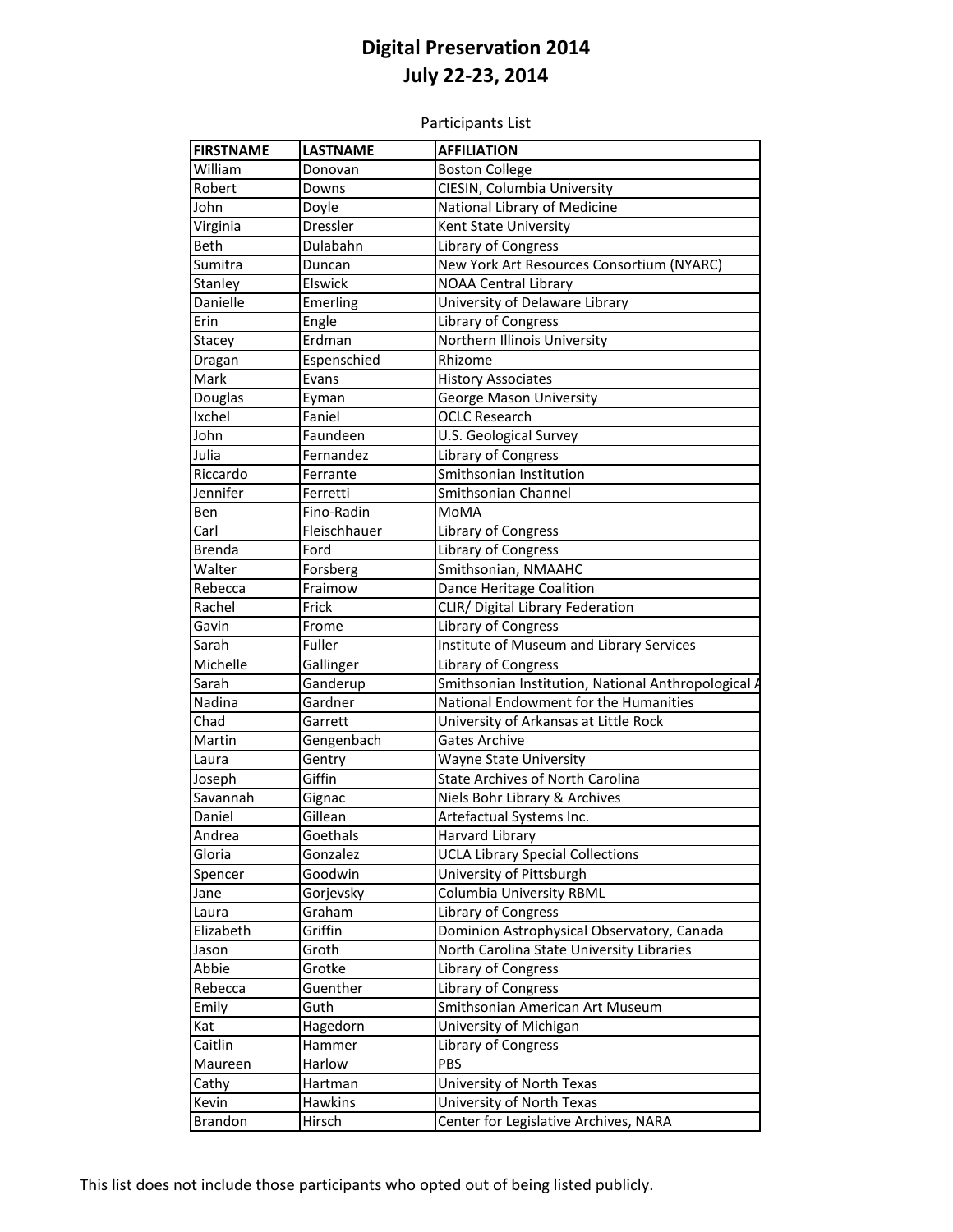Participants List

| Robin<br><b>Holladay Peak</b><br>Archives of American Art, Smithsonian Institution<br>Heidi<br>National Archives and Records Administration<br>Holmstrom<br>Holterhoff<br>Carnegie Mellon University<br>Kate<br>Institute of Museum and Library Services<br>Bob<br>Horton<br>DAU<br>Ingi<br>House<br>Library of Congress<br><b>Barrie</b><br>Howard<br>University of Mary Washington<br>Suzanne<br>Huffman<br>Georgetown University Libraries<br>Salwa<br>Ismail<br>Martin<br>National Archives and Records Administration<br>Jacobson<br>University of British Columbia<br>Adam<br>Jansen<br><b>Frick Collection</b><br>Luciano<br>Johnson<br>National Archives and Records Administration<br>Leslie<br>Johnston<br>National Endowment for the Humanities<br>Jesse<br>Johnston<br>Gina<br>Library of Congress<br>Jones<br>The Library Company of Philadelphia<br>Nicole<br>Joniec<br>D.C. Council<br>Rebecca<br>Katz<br><b>Barbie</b><br><b>Information Today</b><br>Keiser<br>George Mason University Libraries<br>Madeline<br>Kelly<br>Old Dominion University<br>Mat<br>Kelly<br>Julia<br>Kim<br><b>NYU MIAP</b><br>Michele<br>DuraSpace<br>Kimpton<br>Paula<br>King<br>Pentagon Library<br>Martin<br>Klein<br>Los Alamos National Laboratory<br>University of Maryland, College Park<br>Jennie<br>Knies<br>Indiana University<br>Inna<br>Kouper<br>Kraabbenhoeft<br><b>Nick</b><br>Educopia Institute<br>World Bank<br>Kramer-Smyth<br>Jeanne<br>DAM Useful Publishing<br>Peter<br>Krogh<br>LaCalle<br><b>Internet Archive</b><br>Maria<br>Chris<br>Lacinak<br>AVPreserve<br>Christopher<br>University of Maryland-College Park<br>Lao-Scott<br><b>Butch</b><br>Lazorchak<br>Library of Congress<br>Christopher<br>University of North Carolina<br>Lee<br>William<br>Pratt Institute<br>Levay<br>United States Holocaust Memorial Museum<br>Michael<br>Levy<br>Smithsonian Institution - National Museum of the A<br>Lewis<br>Kara<br>Lin<br>University of Maryland<br>Jimmy<br>Clifford<br><b>CNI</b><br>Lynch<br>AVPreserve<br>Bertram<br>Lyons<br>Madden<br>Library of Congress<br>Liz<br>Library of Congress<br>Salim<br>Malik<br>Mandelbaum<br>Library of Congress<br>Jane<br>Susan<br>Manus<br>Library of Congress<br>National Library of Medicine<br>Jennifer<br>Marill<br>Institute of Museum and Library Services<br>Maura<br>Marx<br>University of Missouri / RJI<br>Edward<br>McCain |
|------------------------------------------------------------------------------------------------------------------------------------------------------------------------------------------------------------------------------------------------------------------------------------------------------------------------------------------------------------------------------------------------------------------------------------------------------------------------------------------------------------------------------------------------------------------------------------------------------------------------------------------------------------------------------------------------------------------------------------------------------------------------------------------------------------------------------------------------------------------------------------------------------------------------------------------------------------------------------------------------------------------------------------------------------------------------------------------------------------------------------------------------------------------------------------------------------------------------------------------------------------------------------------------------------------------------------------------------------------------------------------------------------------------------------------------------------------------------------------------------------------------------------------------------------------------------------------------------------------------------------------------------------------------------------------------------------------------------------------------------------------------------------------------------------------------------------------------------------------------------------------------------------------------------------------------------------------------------------------------------------------------------------------------------------------------------------------------------------------------------------------------------------------------------------------------------------------------------------------------------------------------------------------------------------------------------------------------------------------------------------------------------------|
|                                                                                                                                                                                                                                                                                                                                                                                                                                                                                                                                                                                                                                                                                                                                                                                                                                                                                                                                                                                                                                                                                                                                                                                                                                                                                                                                                                                                                                                                                                                                                                                                                                                                                                                                                                                                                                                                                                                                                                                                                                                                                                                                                                                                                                                                                                                                                                                                      |
|                                                                                                                                                                                                                                                                                                                                                                                                                                                                                                                                                                                                                                                                                                                                                                                                                                                                                                                                                                                                                                                                                                                                                                                                                                                                                                                                                                                                                                                                                                                                                                                                                                                                                                                                                                                                                                                                                                                                                                                                                                                                                                                                                                                                                                                                                                                                                                                                      |
|                                                                                                                                                                                                                                                                                                                                                                                                                                                                                                                                                                                                                                                                                                                                                                                                                                                                                                                                                                                                                                                                                                                                                                                                                                                                                                                                                                                                                                                                                                                                                                                                                                                                                                                                                                                                                                                                                                                                                                                                                                                                                                                                                                                                                                                                                                                                                                                                      |
|                                                                                                                                                                                                                                                                                                                                                                                                                                                                                                                                                                                                                                                                                                                                                                                                                                                                                                                                                                                                                                                                                                                                                                                                                                                                                                                                                                                                                                                                                                                                                                                                                                                                                                                                                                                                                                                                                                                                                                                                                                                                                                                                                                                                                                                                                                                                                                                                      |
|                                                                                                                                                                                                                                                                                                                                                                                                                                                                                                                                                                                                                                                                                                                                                                                                                                                                                                                                                                                                                                                                                                                                                                                                                                                                                                                                                                                                                                                                                                                                                                                                                                                                                                                                                                                                                                                                                                                                                                                                                                                                                                                                                                                                                                                                                                                                                                                                      |
|                                                                                                                                                                                                                                                                                                                                                                                                                                                                                                                                                                                                                                                                                                                                                                                                                                                                                                                                                                                                                                                                                                                                                                                                                                                                                                                                                                                                                                                                                                                                                                                                                                                                                                                                                                                                                                                                                                                                                                                                                                                                                                                                                                                                                                                                                                                                                                                                      |
|                                                                                                                                                                                                                                                                                                                                                                                                                                                                                                                                                                                                                                                                                                                                                                                                                                                                                                                                                                                                                                                                                                                                                                                                                                                                                                                                                                                                                                                                                                                                                                                                                                                                                                                                                                                                                                                                                                                                                                                                                                                                                                                                                                                                                                                                                                                                                                                                      |
|                                                                                                                                                                                                                                                                                                                                                                                                                                                                                                                                                                                                                                                                                                                                                                                                                                                                                                                                                                                                                                                                                                                                                                                                                                                                                                                                                                                                                                                                                                                                                                                                                                                                                                                                                                                                                                                                                                                                                                                                                                                                                                                                                                                                                                                                                                                                                                                                      |
|                                                                                                                                                                                                                                                                                                                                                                                                                                                                                                                                                                                                                                                                                                                                                                                                                                                                                                                                                                                                                                                                                                                                                                                                                                                                                                                                                                                                                                                                                                                                                                                                                                                                                                                                                                                                                                                                                                                                                                                                                                                                                                                                                                                                                                                                                                                                                                                                      |
|                                                                                                                                                                                                                                                                                                                                                                                                                                                                                                                                                                                                                                                                                                                                                                                                                                                                                                                                                                                                                                                                                                                                                                                                                                                                                                                                                                                                                                                                                                                                                                                                                                                                                                                                                                                                                                                                                                                                                                                                                                                                                                                                                                                                                                                                                                                                                                                                      |
|                                                                                                                                                                                                                                                                                                                                                                                                                                                                                                                                                                                                                                                                                                                                                                                                                                                                                                                                                                                                                                                                                                                                                                                                                                                                                                                                                                                                                                                                                                                                                                                                                                                                                                                                                                                                                                                                                                                                                                                                                                                                                                                                                                                                                                                                                                                                                                                                      |
|                                                                                                                                                                                                                                                                                                                                                                                                                                                                                                                                                                                                                                                                                                                                                                                                                                                                                                                                                                                                                                                                                                                                                                                                                                                                                                                                                                                                                                                                                                                                                                                                                                                                                                                                                                                                                                                                                                                                                                                                                                                                                                                                                                                                                                                                                                                                                                                                      |
|                                                                                                                                                                                                                                                                                                                                                                                                                                                                                                                                                                                                                                                                                                                                                                                                                                                                                                                                                                                                                                                                                                                                                                                                                                                                                                                                                                                                                                                                                                                                                                                                                                                                                                                                                                                                                                                                                                                                                                                                                                                                                                                                                                                                                                                                                                                                                                                                      |
|                                                                                                                                                                                                                                                                                                                                                                                                                                                                                                                                                                                                                                                                                                                                                                                                                                                                                                                                                                                                                                                                                                                                                                                                                                                                                                                                                                                                                                                                                                                                                                                                                                                                                                                                                                                                                                                                                                                                                                                                                                                                                                                                                                                                                                                                                                                                                                                                      |
|                                                                                                                                                                                                                                                                                                                                                                                                                                                                                                                                                                                                                                                                                                                                                                                                                                                                                                                                                                                                                                                                                                                                                                                                                                                                                                                                                                                                                                                                                                                                                                                                                                                                                                                                                                                                                                                                                                                                                                                                                                                                                                                                                                                                                                                                                                                                                                                                      |
|                                                                                                                                                                                                                                                                                                                                                                                                                                                                                                                                                                                                                                                                                                                                                                                                                                                                                                                                                                                                                                                                                                                                                                                                                                                                                                                                                                                                                                                                                                                                                                                                                                                                                                                                                                                                                                                                                                                                                                                                                                                                                                                                                                                                                                                                                                                                                                                                      |
|                                                                                                                                                                                                                                                                                                                                                                                                                                                                                                                                                                                                                                                                                                                                                                                                                                                                                                                                                                                                                                                                                                                                                                                                                                                                                                                                                                                                                                                                                                                                                                                                                                                                                                                                                                                                                                                                                                                                                                                                                                                                                                                                                                                                                                                                                                                                                                                                      |
|                                                                                                                                                                                                                                                                                                                                                                                                                                                                                                                                                                                                                                                                                                                                                                                                                                                                                                                                                                                                                                                                                                                                                                                                                                                                                                                                                                                                                                                                                                                                                                                                                                                                                                                                                                                                                                                                                                                                                                                                                                                                                                                                                                                                                                                                                                                                                                                                      |
|                                                                                                                                                                                                                                                                                                                                                                                                                                                                                                                                                                                                                                                                                                                                                                                                                                                                                                                                                                                                                                                                                                                                                                                                                                                                                                                                                                                                                                                                                                                                                                                                                                                                                                                                                                                                                                                                                                                                                                                                                                                                                                                                                                                                                                                                                                                                                                                                      |
|                                                                                                                                                                                                                                                                                                                                                                                                                                                                                                                                                                                                                                                                                                                                                                                                                                                                                                                                                                                                                                                                                                                                                                                                                                                                                                                                                                                                                                                                                                                                                                                                                                                                                                                                                                                                                                                                                                                                                                                                                                                                                                                                                                                                                                                                                                                                                                                                      |
|                                                                                                                                                                                                                                                                                                                                                                                                                                                                                                                                                                                                                                                                                                                                                                                                                                                                                                                                                                                                                                                                                                                                                                                                                                                                                                                                                                                                                                                                                                                                                                                                                                                                                                                                                                                                                                                                                                                                                                                                                                                                                                                                                                                                                                                                                                                                                                                                      |
|                                                                                                                                                                                                                                                                                                                                                                                                                                                                                                                                                                                                                                                                                                                                                                                                                                                                                                                                                                                                                                                                                                                                                                                                                                                                                                                                                                                                                                                                                                                                                                                                                                                                                                                                                                                                                                                                                                                                                                                                                                                                                                                                                                                                                                                                                                                                                                                                      |
|                                                                                                                                                                                                                                                                                                                                                                                                                                                                                                                                                                                                                                                                                                                                                                                                                                                                                                                                                                                                                                                                                                                                                                                                                                                                                                                                                                                                                                                                                                                                                                                                                                                                                                                                                                                                                                                                                                                                                                                                                                                                                                                                                                                                                                                                                                                                                                                                      |
|                                                                                                                                                                                                                                                                                                                                                                                                                                                                                                                                                                                                                                                                                                                                                                                                                                                                                                                                                                                                                                                                                                                                                                                                                                                                                                                                                                                                                                                                                                                                                                                                                                                                                                                                                                                                                                                                                                                                                                                                                                                                                                                                                                                                                                                                                                                                                                                                      |
|                                                                                                                                                                                                                                                                                                                                                                                                                                                                                                                                                                                                                                                                                                                                                                                                                                                                                                                                                                                                                                                                                                                                                                                                                                                                                                                                                                                                                                                                                                                                                                                                                                                                                                                                                                                                                                                                                                                                                                                                                                                                                                                                                                                                                                                                                                                                                                                                      |
|                                                                                                                                                                                                                                                                                                                                                                                                                                                                                                                                                                                                                                                                                                                                                                                                                                                                                                                                                                                                                                                                                                                                                                                                                                                                                                                                                                                                                                                                                                                                                                                                                                                                                                                                                                                                                                                                                                                                                                                                                                                                                                                                                                                                                                                                                                                                                                                                      |
|                                                                                                                                                                                                                                                                                                                                                                                                                                                                                                                                                                                                                                                                                                                                                                                                                                                                                                                                                                                                                                                                                                                                                                                                                                                                                                                                                                                                                                                                                                                                                                                                                                                                                                                                                                                                                                                                                                                                                                                                                                                                                                                                                                                                                                                                                                                                                                                                      |
|                                                                                                                                                                                                                                                                                                                                                                                                                                                                                                                                                                                                                                                                                                                                                                                                                                                                                                                                                                                                                                                                                                                                                                                                                                                                                                                                                                                                                                                                                                                                                                                                                                                                                                                                                                                                                                                                                                                                                                                                                                                                                                                                                                                                                                                                                                                                                                                                      |
|                                                                                                                                                                                                                                                                                                                                                                                                                                                                                                                                                                                                                                                                                                                                                                                                                                                                                                                                                                                                                                                                                                                                                                                                                                                                                                                                                                                                                                                                                                                                                                                                                                                                                                                                                                                                                                                                                                                                                                                                                                                                                                                                                                                                                                                                                                                                                                                                      |
|                                                                                                                                                                                                                                                                                                                                                                                                                                                                                                                                                                                                                                                                                                                                                                                                                                                                                                                                                                                                                                                                                                                                                                                                                                                                                                                                                                                                                                                                                                                                                                                                                                                                                                                                                                                                                                                                                                                                                                                                                                                                                                                                                                                                                                                                                                                                                                                                      |
|                                                                                                                                                                                                                                                                                                                                                                                                                                                                                                                                                                                                                                                                                                                                                                                                                                                                                                                                                                                                                                                                                                                                                                                                                                                                                                                                                                                                                                                                                                                                                                                                                                                                                                                                                                                                                                                                                                                                                                                                                                                                                                                                                                                                                                                                                                                                                                                                      |
|                                                                                                                                                                                                                                                                                                                                                                                                                                                                                                                                                                                                                                                                                                                                                                                                                                                                                                                                                                                                                                                                                                                                                                                                                                                                                                                                                                                                                                                                                                                                                                                                                                                                                                                                                                                                                                                                                                                                                                                                                                                                                                                                                                                                                                                                                                                                                                                                      |
|                                                                                                                                                                                                                                                                                                                                                                                                                                                                                                                                                                                                                                                                                                                                                                                                                                                                                                                                                                                                                                                                                                                                                                                                                                                                                                                                                                                                                                                                                                                                                                                                                                                                                                                                                                                                                                                                                                                                                                                                                                                                                                                                                                                                                                                                                                                                                                                                      |
|                                                                                                                                                                                                                                                                                                                                                                                                                                                                                                                                                                                                                                                                                                                                                                                                                                                                                                                                                                                                                                                                                                                                                                                                                                                                                                                                                                                                                                                                                                                                                                                                                                                                                                                                                                                                                                                                                                                                                                                                                                                                                                                                                                                                                                                                                                                                                                                                      |
|                                                                                                                                                                                                                                                                                                                                                                                                                                                                                                                                                                                                                                                                                                                                                                                                                                                                                                                                                                                                                                                                                                                                                                                                                                                                                                                                                                                                                                                                                                                                                                                                                                                                                                                                                                                                                                                                                                                                                                                                                                                                                                                                                                                                                                                                                                                                                                                                      |
|                                                                                                                                                                                                                                                                                                                                                                                                                                                                                                                                                                                                                                                                                                                                                                                                                                                                                                                                                                                                                                                                                                                                                                                                                                                                                                                                                                                                                                                                                                                                                                                                                                                                                                                                                                                                                                                                                                                                                                                                                                                                                                                                                                                                                                                                                                                                                                                                      |
|                                                                                                                                                                                                                                                                                                                                                                                                                                                                                                                                                                                                                                                                                                                                                                                                                                                                                                                                                                                                                                                                                                                                                                                                                                                                                                                                                                                                                                                                                                                                                                                                                                                                                                                                                                                                                                                                                                                                                                                                                                                                                                                                                                                                                                                                                                                                                                                                      |
|                                                                                                                                                                                                                                                                                                                                                                                                                                                                                                                                                                                                                                                                                                                                                                                                                                                                                                                                                                                                                                                                                                                                                                                                                                                                                                                                                                                                                                                                                                                                                                                                                                                                                                                                                                                                                                                                                                                                                                                                                                                                                                                                                                                                                                                                                                                                                                                                      |
|                                                                                                                                                                                                                                                                                                                                                                                                                                                                                                                                                                                                                                                                                                                                                                                                                                                                                                                                                                                                                                                                                                                                                                                                                                                                                                                                                                                                                                                                                                                                                                                                                                                                                                                                                                                                                                                                                                                                                                                                                                                                                                                                                                                                                                                                                                                                                                                                      |
|                                                                                                                                                                                                                                                                                                                                                                                                                                                                                                                                                                                                                                                                                                                                                                                                                                                                                                                                                                                                                                                                                                                                                                                                                                                                                                                                                                                                                                                                                                                                                                                                                                                                                                                                                                                                                                                                                                                                                                                                                                                                                                                                                                                                                                                                                                                                                                                                      |
|                                                                                                                                                                                                                                                                                                                                                                                                                                                                                                                                                                                                                                                                                                                                                                                                                                                                                                                                                                                                                                                                                                                                                                                                                                                                                                                                                                                                                                                                                                                                                                                                                                                                                                                                                                                                                                                                                                                                                                                                                                                                                                                                                                                                                                                                                                                                                                                                      |
|                                                                                                                                                                                                                                                                                                                                                                                                                                                                                                                                                                                                                                                                                                                                                                                                                                                                                                                                                                                                                                                                                                                                                                                                                                                                                                                                                                                                                                                                                                                                                                                                                                                                                                                                                                                                                                                                                                                                                                                                                                                                                                                                                                                                                                                                                                                                                                                                      |
|                                                                                                                                                                                                                                                                                                                                                                                                                                                                                                                                                                                                                                                                                                                                                                                                                                                                                                                                                                                                                                                                                                                                                                                                                                                                                                                                                                                                                                                                                                                                                                                                                                                                                                                                                                                                                                                                                                                                                                                                                                                                                                                                                                                                                                                                                                                                                                                                      |
|                                                                                                                                                                                                                                                                                                                                                                                                                                                                                                                                                                                                                                                                                                                                                                                                                                                                                                                                                                                                                                                                                                                                                                                                                                                                                                                                                                                                                                                                                                                                                                                                                                                                                                                                                                                                                                                                                                                                                                                                                                                                                                                                                                                                                                                                                                                                                                                                      |
|                                                                                                                                                                                                                                                                                                                                                                                                                                                                                                                                                                                                                                                                                                                                                                                                                                                                                                                                                                                                                                                                                                                                                                                                                                                                                                                                                                                                                                                                                                                                                                                                                                                                                                                                                                                                                                                                                                                                                                                                                                                                                                                                                                                                                                                                                                                                                                                                      |
|                                                                                                                                                                                                                                                                                                                                                                                                                                                                                                                                                                                                                                                                                                                                                                                                                                                                                                                                                                                                                                                                                                                                                                                                                                                                                                                                                                                                                                                                                                                                                                                                                                                                                                                                                                                                                                                                                                                                                                                                                                                                                                                                                                                                                                                                                                                                                                                                      |
| Hillwood Estate, Museum & Gardens<br>Jaime<br>McCurry                                                                                                                                                                                                                                                                                                                                                                                                                                                                                                                                                                                                                                                                                                                                                                                                                                                                                                                                                                                                                                                                                                                                                                                                                                                                                                                                                                                                                                                                                                                                                                                                                                                                                                                                                                                                                                                                                                                                                                                                                                                                                                                                                                                                                                                                                                                                                |
| McElhatton<br><b>Wayne State University</b><br>Greg                                                                                                                                                                                                                                                                                                                                                                                                                                                                                                                                                                                                                                                                                                                                                                                                                                                                                                                                                                                                                                                                                                                                                                                                                                                                                                                                                                                                                                                                                                                                                                                                                                                                                                                                                                                                                                                                                                                                                                                                                                                                                                                                                                                                                                                                                                                                                  |
| Matthew<br>McEniry<br>Texas Tech University Library                                                                                                                                                                                                                                                                                                                                                                                                                                                                                                                                                                                                                                                                                                                                                                                                                                                                                                                                                                                                                                                                                                                                                                                                                                                                                                                                                                                                                                                                                                                                                                                                                                                                                                                                                                                                                                                                                                                                                                                                                                                                                                                                                                                                                                                                                                                                                  |
| <b>MIT Libraries</b><br>McGovern<br>Nancy                                                                                                                                                                                                                                                                                                                                                                                                                                                                                                                                                                                                                                                                                                                                                                                                                                                                                                                                                                                                                                                                                                                                                                                                                                                                                                                                                                                                                                                                                                                                                                                                                                                                                                                                                                                                                                                                                                                                                                                                                                                                                                                                                                                                                                                                                                                                                            |
|                                                                                                                                                                                                                                                                                                                                                                                                                                                                                                                                                                                                                                                                                                                                                                                                                                                                                                                                                                                                                                                                                                                                                                                                                                                                                                                                                                                                                                                                                                                                                                                                                                                                                                                                                                                                                                                                                                                                                                                                                                                                                                                                                                                                                                                                                                                                                                                                      |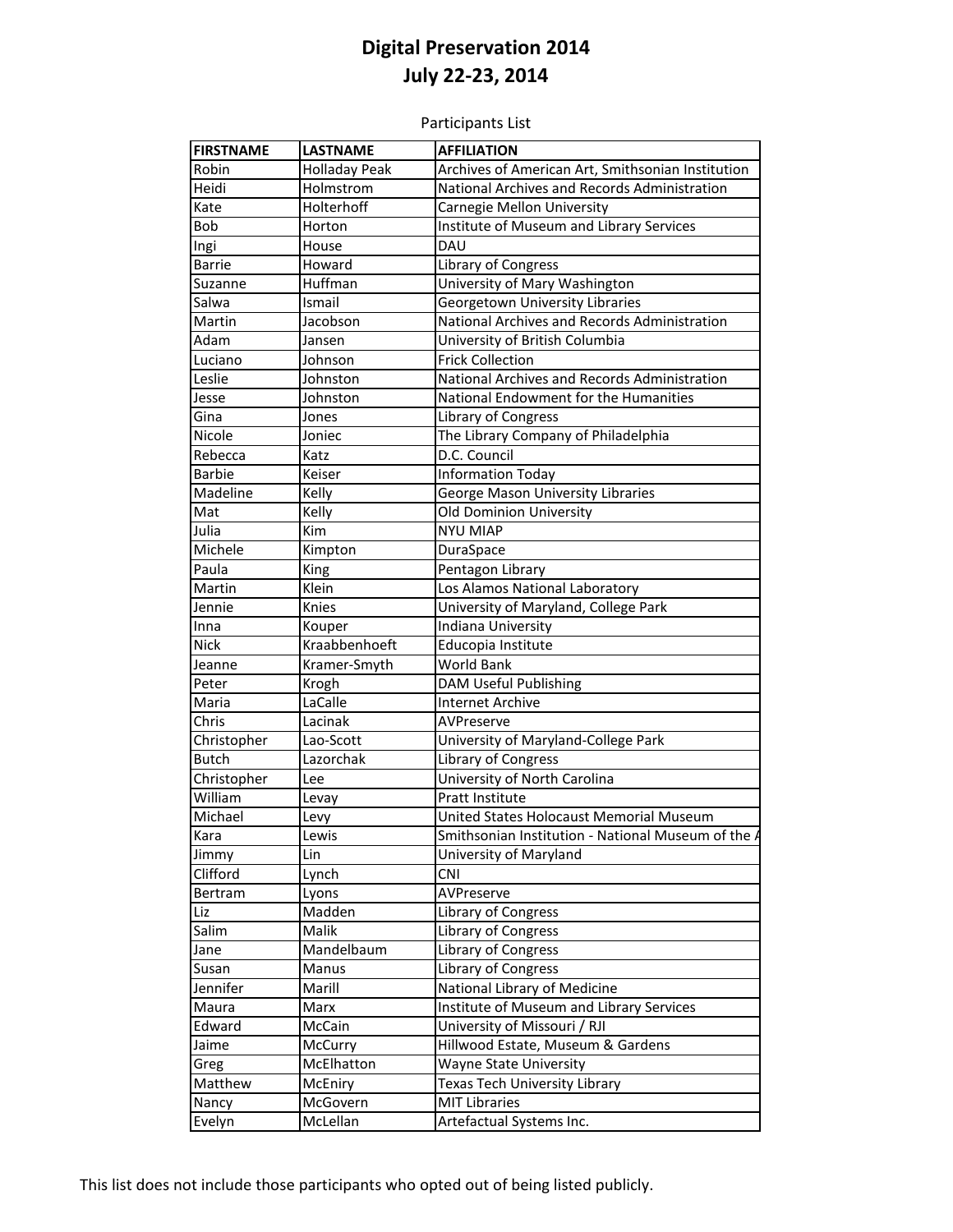Participants List

| <b>FIRSTNAME</b> | <b>LASTNAME</b> | <b>AFFILIATION</b>                                 |
|------------------|-----------------|----------------------------------------------------|
| Andrea           | Medina-Smith    | National Institute of Standards and Technology     |
| Nancy            | Melley          | National Historical Publications and Records Comm  |
| Jorge            | Mendoza-Torres  | <b>Syracuse University Grad Student</b>            |
| Isabel           | Meyer           | Smithsonian Institution                            |
| Phil             | Michel          | Library of Congress                                |
| Katrina          | Milbrodt        | American Institute of Physics                      |
| Valerie          | Miller          | PBS LearningMedia                                  |
| Christie         | Moffatt         | National Library of Medicine                       |
| Heather          | Moore           | U.S. Senate Historical Office                      |
| Steven           | <b>Morales</b>  | <b>DPN</b>                                         |
| Sheila           | Morrissey       | <b>ITHAKA</b>                                      |
| Aurelia          | Moser           | Knight-Mozilla, DPLA                               |
| Adam             | Mosseri         | <b>Wayne State University</b>                      |
| Trevor           | Muñoz           | University of Maryland                             |
| Kate             | Murray          | Library of Congress                                |
| Alyson           | Musser          | Secretary of the Senate                            |
| Vivek            | Navale          | National Archives and Records Administration       |
| Kristopher       | Nelson          | Library of Congress                                |
| Michael          | Nelson          | Old Dominion University                            |
| Michael          | <b>Neubert</b>  | Library of Congress                                |
| Karl             | Nilsen          | University of Maryland                             |
| Jenna            | Nolt            | U.S. Geological Survey                             |
| Krystyna         | Ohnesorge       | Swiss Federal Archives, SFA                        |
| Porter           | Olsen           | University of Maryland                             |
| Kathleen         | O'Neill         | Library of Congress                                |
| Trevor           | Owens           | Library of Congress                                |
| Margo            | Padilla         | Metropolitan New York Library Council              |
| Bria             | Parker          | University of Maryland                             |
| John             | Passmore        | New York Public Radio                              |
| Katherine        | Perdue          | University of Mary Washington Libraries            |
| Lisa             | Peters          | University of Wisconsin-Madison                    |
| Benjamin         | Petersen        | National Library of Medicine                       |
| Christie         | Peterson        | Johns Hopkins University                           |
| Meg              | Phillips        | National Archives and Records Administration       |
| Robin            | Pike            | University of Maryland Libraries                   |
| Abigail          | Potter          | Library of Congress                                |
| Lily             | Pregill         | New York Art Resource Consortium                   |
| Leah             | Prescott        | Georgetown University Law Library                  |
| Ricardo          | Punzalan        | University of Maryland, iSchool                    |
| Anupama          | Rai             | Library of Congress                                |
| Hampapuram       | Ramapriyan      | NASA Goddard Space Flight Center                   |
| Scott            | Reed            | Internet Archive                                   |
| Jeffrey          | Reed            | National Archives and Records Administration       |
| Linda            | Reib            | Arizona State Library, Archives and Public Records |
| Emily            | Reynolds        | Institute of Museum and Library Services           |
| Laura            | Rezende         | Federal University of Goiás (BRAZIL)               |
| Christine        | Rosenfeld       | Smithsonian Institution Archives                   |
| Margaret         | Rosequist       | Boston Univ. School of Theology Library            |
| Benjamin         | Rossi           | <b>National Aquarium</b>                           |
| Patrick          | Rourke          | Library of Congress                                |
| Chelcie          | Rowell          | <b>Wake Forest University</b>                      |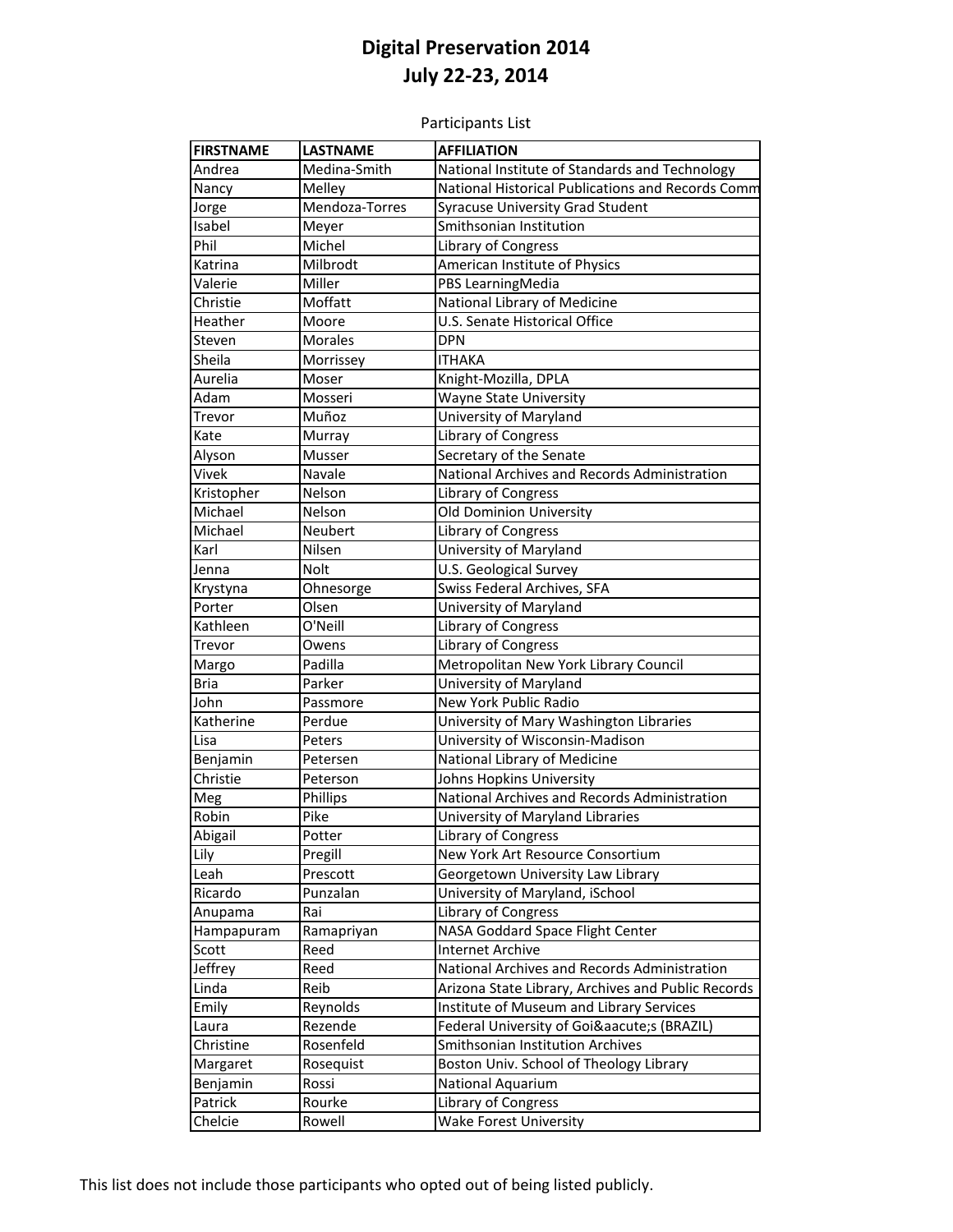Participants List

| <b>FIRSTNAME</b> | <b>LASTNAME</b> | <b>AFFILIATION</b>                               |
|------------------|-----------------|--------------------------------------------------|
| Aaron            | Rubenstein      | University of Massachusetts                      |
| Robin            | Ruggaber        | University of Virginia                           |
| Daniel           | Ryan            | Carnegie Mellon University                       |
| John             | Sarnowski       | <b>ResCarta Foundation</b>                       |
| Nicole           | Scalessa        | The Library Company of Philadelphia              |
| Sibyl            | Schaefer        | Rockefeller Archive Center                       |
| Nate             | Scheible        | <b>History Associates</b>                        |
| Lisa             | Schmidt         | Michigan State University                        |
| <b>Brian</b>     | Schottlaender   | UC San Diego Library                             |
| Kim              | Schroeder       | <b>Wayne State University</b>                    |
| Jaime            | Schumacher      | Northern Illinois University                     |
| Jessica          | Scott           | <b>History Associates</b>                        |
| Michael          | Scott           | Maryland Institute College of Art                |
| Jeffrey          | Seifert         | Library of Congress                              |
| Emily            | Shaw            | University of Iowa Libraries                     |
| Joanne           | She             | U.S. Department of Justice                       |
| Beth             | Shields         | Kentucky Department for Libraries and Archives   |
| Sarah            | Slade           | National & State Libraries Australasia           |
| Ann              | Sneesby-Koch    | National Endowment for the Humanities, Office of |
| Lissa            | Snyders         | <b>MLS Candidate</b>                             |
| Susan            | Sokoll          | Dept of Veterans Affairs                         |
| Dina             | Sokolova        | Columbia University                              |
| Hanah            | Sommers         | <b>NPR</b>                                       |
| Gail             | Sonnemann       | Copyright Office, Library of Congress            |
| Mariella         | Soprano         | California Institute of Technology               |
| Lauren           | Sorensen        | Library of Congress                              |
| Bob              | Spangler        | National Archives and Records Administration     |
| John             | Spencer         | <b>BMS/Chace</b>                                 |
| Zoe              | Stachel         | University of Wisconsin-Madison                  |
| Joseph           | Starratt        | <b>Washington State University</b>               |
| Michael          | Sterling        | Academy of Motion Picture Arts and Sciences      |
| Joshua           | Sternfeld       | National Endowment for the Humanities            |
| Allison          | Strouse         | Yarly CEO                                        |
| Lance            | Stuchell        | University of Michigan                           |
| Ed               | <b>Summers</b>  | Library of Congress                              |
| Linda            | Tadic           | Audiovisual Archive Network                      |
| Mike             | Thuman          | Preservica                                       |
| Helen            | Tibbo           | University of North Carolina at Chapel Hill      |
| Jonathan         | Tilbury         | Preservica                                       |
| Ruth             | Tillman         | <b>NASA Goddard Library</b>                      |
| Elizabeth        | Tobey           | Library of Congress                              |
| Aaron            | Trehub          | Auburn University                                |
| Rachel           | Trent           | State Library of North Carolina                  |
| Gail             | Truman          | Truman Technologies and Seagate                  |
| Shu-chen         | Tsung           | Georgetown University                            |
| Allison          | <b>Tyous</b>    | <b>United States Tax Court</b>                   |
| Karen            | Van Gilder      | Library of Congress                              |
| Steven           | Villereal       | University of Virginia Library                   |
| Elaina           | Vitale          | Librarian                                        |
| David            | Walls           | <b>Government Printing Office</b>                |
| Elise            | Warshavsky      | Presbyterian Historical Society                  |
|                  |                 |                                                  |